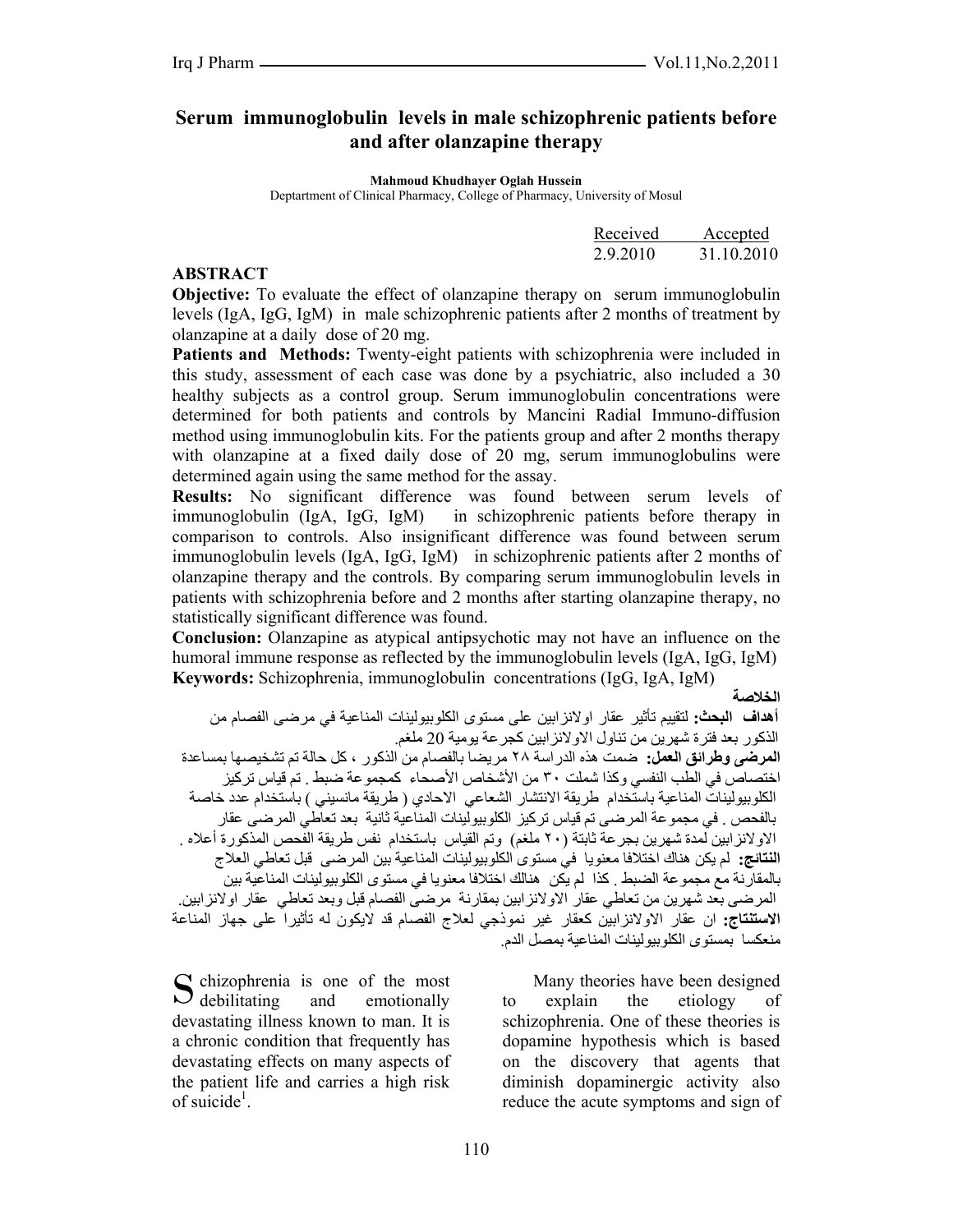psychosis specifically agitation, anxiety and hallucination<sup>2</sup>.

 Olanzapine is atypical antipsychotic drug, used in the treatment of schizophrenia and it is as effective as typical drug against positive symptoms of schizophrenia & more effective against negative symptoms with significant lower extrapyramidal side effects $^3$ .

 The basic function of immunoglobulins is to help the body protect itself against potential pathogens. Immunoglobulins has always been the subject of research in finding the relationship with psychotic disorders and few works with controversial results have been done in this respect<sup>4,5</sup>. Also some of the typical antipsychotic drugs have been noticed to affect the serum concentration of immunoglobulins<sup>6</sup>.

The aim of this study is to show the effect of atypical agents such as olanzapine on the serum immunoglobulin concentrations (IgG, IgA, IgM) in male schizophrenic patients.

# **Patients and Methods**

 Patients included in this study were referred cases from the outpatient clinic at Ibn-Seena hospital, Mosul city, Iraq by a specialist in psychiatry. Patients were selected according to certain criteria, which include, male case, newly diagnosed schizophrenic according to DSM-IV (Diagnosis and statistical of Manual Disorder –IV) criteria, with no other diseases. Twenty eight cases were included in the study, with an age ranged between 18 and 40 years (mean+SD 31.78+6.33 years). Also included thirty apparently healthy male subjects with an age ranged between 18 and 40 years (mean+SD: 31.20+6.30 years).

 Before treatment a blood sample was taken for the patients and controls and assays of immunoglobulin levels (IgA, IgG, IgM) were done using Mancini Single Radial immunodiffusion method<sup>7</sup>, using kits from Sanofi Diagnostics Company (France).

Then patients submitted on olanzapine 20mg/d for 2 months after which another blood sample was taken and assay of serum immunoglobulin concentrations was done using the same kits and procedure.

 Data are represented by mean + SD. Group mean differences were ascertained by using unpaired and paired t-test, P-value less than 0.05 were considered significant .

# **Results**

By comparing immunoglobulin levels (IgA, IgG, IgM) between schizophrenic patients before therapy and the control, insignificant differences were found (Table 1).

By comparison of immunoglobulin levels between schizophrenic patients after 2 months of 20 mg/d olanzapaine therapy with the controls, insignificant difference were noted (Table 2).

Table 1. Comparison of immunoglobulin levels between schizophrenic patients before therapy and the controls.

| Parameters      | Patients         | Control        | p-value |
|-----------------|------------------|----------------|---------|
|                 | $N = 28$         | $N = 30$       |         |
| Serum IgG mg/dl | 1061.78+156.58   | 1063.66+164.89 | >0.05   |
| Serum IgA mg/dl | $233.92 + 32.35$ | $223+42.35$    | >0.05   |
| Serum IgM mg/dl | 179.64+30.60     | 177.66+22.75   | >0.05   |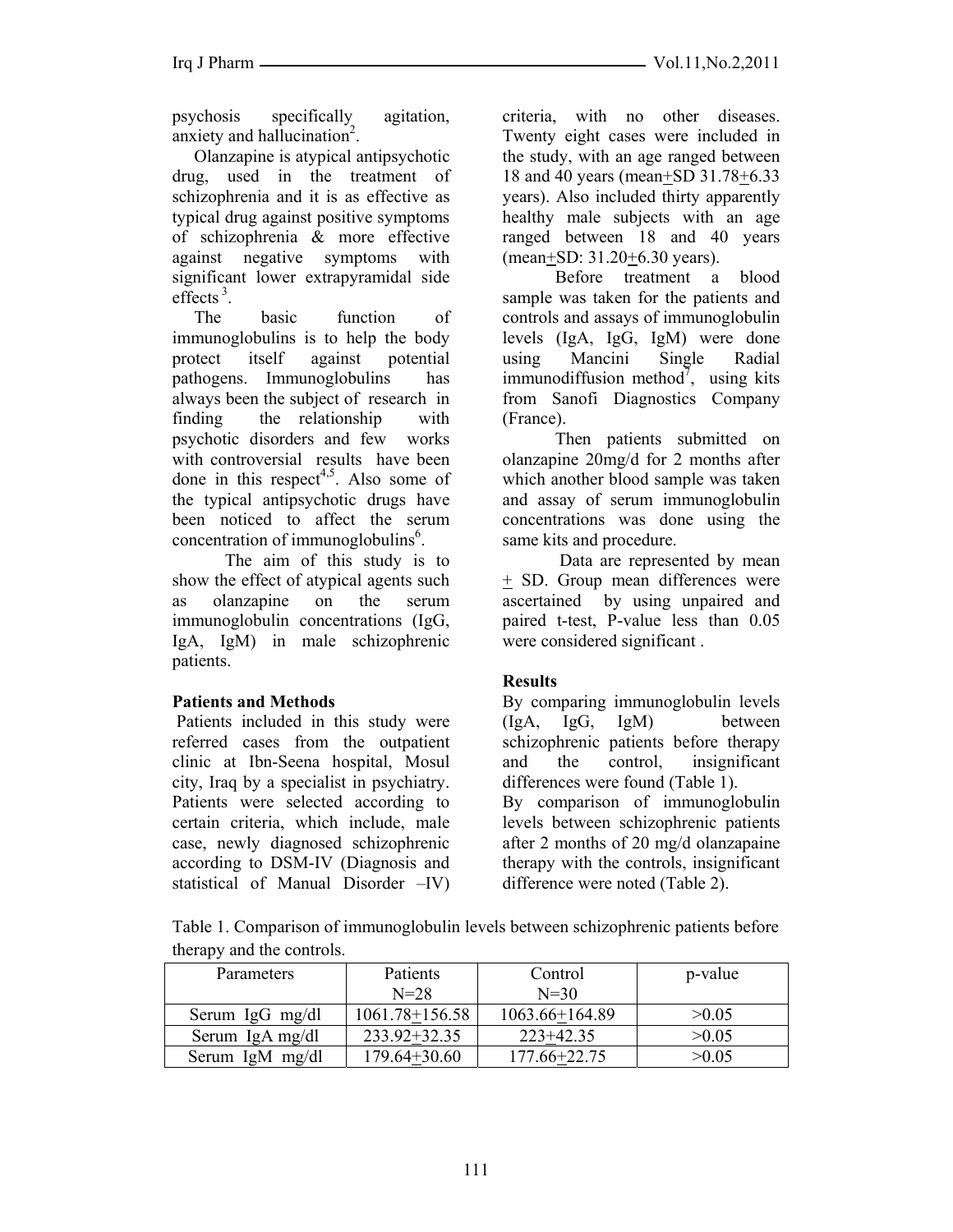| Parameters      | Patients after therapy | Control        | p-value |
|-----------------|------------------------|----------------|---------|
|                 | $N = 28$               | $N=30$         |         |
| Serum IgG mg/dl | $1065+153.05$          | 1063.66+164.89 | >0.05   |
| Serum IgA mg/dl | 233.57+29.21           | $223+42.35$    | >0.05   |
| Serum IgM mg/dl | 177.14+23.38           | 177.66+22.75   | >0.05   |

Table 2. Comparison of immunoglobulin levels between schizophrenic patients after two months of olanzapine therapy and the controls.

By comparing serum immunoglobulin levels in schizophrenic patients before and 2 months after olanzapine therapy

no significant differences were found (Table3).

Table 3. Comparison of immunoglobulin levels in schizophrenic patients before and 2 months after olanzapine therapy.

| <b>Parameters</b> | Patients before therapy | Patients after   | p-value |
|-------------------|-------------------------|------------------|---------|
|                   | $N = 28$                | therapy $N=28$   |         |
| Serum IgG mg/dl   | 1061.78+156.58          | $1065+153.05$    | >0.05   |
| Serum IgA mg/dl   | 233.92+32.35            | 223.57+29.21     | >0.05   |
| Serum IgM mg/dl   | 179.64+30.60            | $177.14 + 23.38$ | >0.05   |

#### **Discussion**

This study investigated the serum immunoglobulin levels (IgA, IgG, IgM) in male schizophrenic patients and the effect of olanzapine "atypical antipsychotic therapy" at a daily dose of 20 mg on their levels.

 This study was conducted on male patient rather than female patient because of the difficulties associated with the follow up of female patient especially if the patient was pregnant, lactating or during menstruation.

 The study demonstrated insignificant differences in the mean serum levels of immunoglobulins in schizophrenic patients before and after olanzapine therapy in comparison to controls.

 Few studies have been done around the subject with controversial results. Going with our results , Rao et al concluded that there were no changes in the immunoglobulin levels in schizophrenic patients compared to healthy control<sup>8</sup>. In accordance with this study, Muller & Ackenheil reported that there is no significant differences in the CSF immunoglobulin levels between schizophrenic patients and controls<sup>9</sup>. Long term treatment with chlorpromazine (typical antipsychotic) may develop one or more immunologic abnormalities such as elevation of serum  $\text{IgM}^4$ . Atypical antipsychotic (olanzapine) in our study show no effect after 2 months treatment on immunoglobulins. Such result may be explained by the fact that olanzapine has different actions. While other study showed significant elevation in the serum IgG in psychotic patients and such elevation decreased with increased phenothiazine dosages $^{10}$ .

 De Lisi et al, concluded that there were evidence for suppression of humoral immunity (low IgM concentration) in some psychiatric patients without treatment $^{11}$ 

Balaita et al, reported a statistically significant raise in the serum levels of IgG and IgA in patients with mania and depression $12$ . While Bhatia et al, suggested in their study a